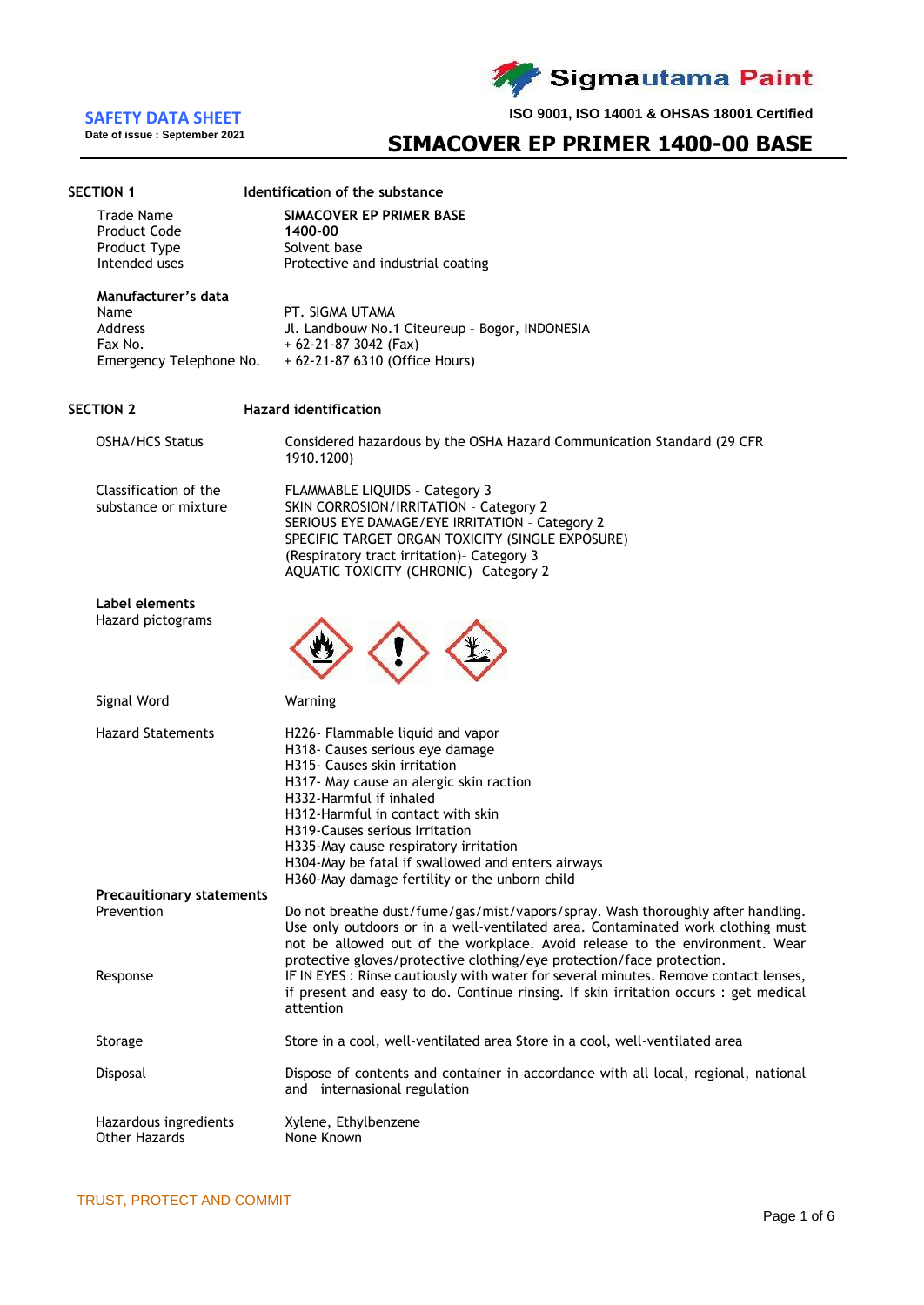

**Date of issue : September 2021**

**ISO 9001, ISO 14001 & OHSAS 18001 Certified**

## **SIMACOVER EP PRIMER 1400-00 BASE**

### **SECTION 3 Composition**

| Ingredient                    | <b>CAS No</b> | Conc. range (%) | <b>GHS Classification</b>                                                                                                                              |
|-------------------------------|---------------|-----------------|--------------------------------------------------------------------------------------------------------------------------------------------------------|
| Xylene                        | 1330-20-7     | $5 - 15$        | Flam. Lig. 3;H226<br>Acute Tox. 4; H332<br>Acute Tox. 4; H312<br>Skin Irrit. 2;H315<br>Eye Irrit. 2;H319<br><b>STOT SE 3:H335</b><br>Asp. Tox. 1; H304 |
| Bisphenol A -epicholorohydrin | 25068-38-6    | $20 - 30$       | Skin Irrit H317<br>Eye Irrit H318<br>Asp. Tox. H335<br>Fertility Dam H360                                                                              |
| Talc                          | 14807-96-6    | $20 - 25$       |                                                                                                                                                        |
| Organophillic clay            |               | $<$ 3           | Skin Irrit H317<br>Eye Irrit H318<br>Asp. Tox. H335<br>Fertility Dam H360                                                                              |
| Titanium dioxide              | 0013463-67-7  | $10 - 20$       |                                                                                                                                                        |

Concentrations shown as range to protect confidentiality or due to batch variation.

**There are no additonal ingredients presents which, within the currenet knowledge of the supplier and in the concentrations applicable, are classified as hazardous to health and environment and hence require reporting in this section**

#### **SECTION 4 First Aid Measure**

In all cases of doubt, or when symptoms persist, seek medical attention. Never give anything by mouth to an unconscious person. If breathing is irregular, drowsiness, loss of consciousness or cramps : call 112 and give immediate treatment (first aid)

| Eye contact                   | Check for and remove any contact lenses. Immediately flush eyes with plenty of water for<br>at least 15 minutes, occasionally lifting the upper and lower eyelids. Seek immediate<br>medical attention.                                                                                                               |
|-------------------------------|-----------------------------------------------------------------------------------------------------------------------------------------------------------------------------------------------------------------------------------------------------------------------------------------------------------------------|
| <b>Inhalation</b>             | Remove to fresh air. Keep person warm and at rest. If not breathing, if breathing is<br>irregular or if respiratory arrest occurs, provide artificial respiration or oxygen by trained<br>personnel. Give nothing by mouth. If unconscious, place in recovery position and get<br>medical attention immediately       |
| Skin contact                  | Remove contaminated clothing and shoes. Wash skin thoroughly with soap and water or use<br>recognized skin cleanser. Do NOT use solvents or thinners                                                                                                                                                                  |
| Ingestion                     | If swallowed, seek medical advice immediately and show this container or label. Keep<br>person warm and at rest. Do not induce vomiting unless directed to do so by medical<br>personnel. Lower the head so that vomit will not re-enter the mouth and throat                                                         |
| Protection of first-<br>aider | No action shall be taken involving any personal risk or without suitable training. If it is<br>suspected that fumes are still present, the rescuer should wear an appropriate mask or<br>self-contained breathing apparatus. It may be dangerous to the person providing aid to give<br>mouth-to-mouth resuscitation. |
| <b>SECTION 5</b>              | <b>Fire Fighting Measure</b>                                                                                                                                                                                                                                                                                          |
| Extinguishing media           | Recommended : Alcohol resistant foam, CO2, powder, water spray (foam)<br>Not to be used : water jet                                                                                                                                                                                                                   |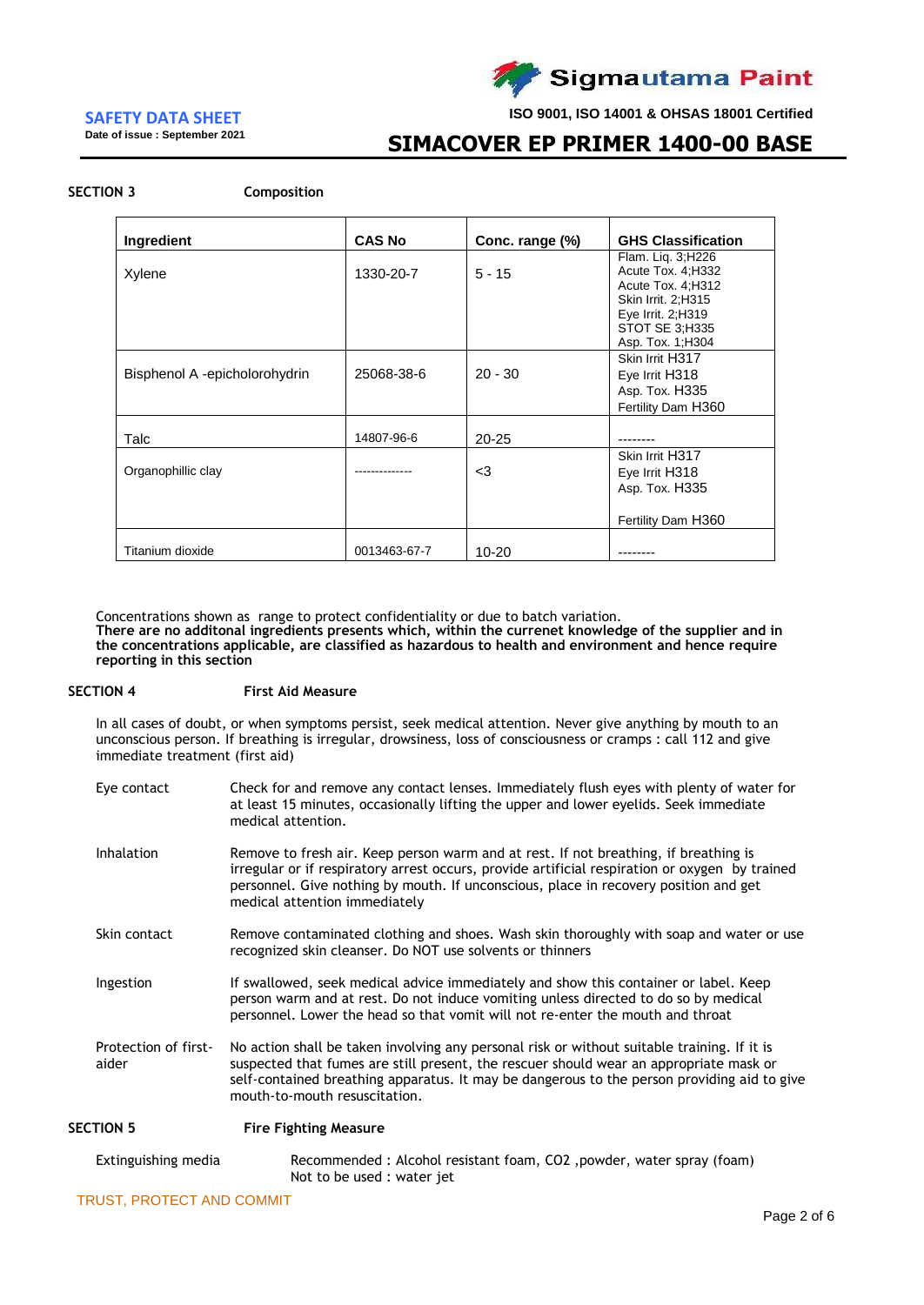**Sigmautama Paint** 

**ISO 9001, ISO 14001 & OHSAS 18001 Certified**

## **SIMACOVER EP PRIMER 1400-00 BASE**

Flammable liquid and vapor. In a fire or heated, a pressure increase will occur

| or mixture                                                                | and the container may burst, with the risk of a subsequent explosion. Runoff to<br>sewer may create fire or explosion hazard.<br>This material is toxic to aquatic life with long lasting effects. Fire water<br>contaminated with this material must be contained and prevented from being<br>discharged to any waterway, sewer or drain.                                                                                                                     |
|---------------------------------------------------------------------------|----------------------------------------------------------------------------------------------------------------------------------------------------------------------------------------------------------------------------------------------------------------------------------------------------------------------------------------------------------------------------------------------------------------------------------------------------------------|
| Hazardous combustion<br>products                                          | Decomposition products may include the following materials: carbon oxides<br>metal oxide/oxides.                                                                                                                                                                                                                                                                                                                                                               |
| Special equipment for fire<br>fighter                                     | Fire-fighters should wear appropriate protective equipment and self-contained<br>breathing apparatus (SCBA) with a full face-piece operated in positive pressure<br>mode.                                                                                                                                                                                                                                                                                      |
| <b>SECTION 6</b>                                                          | Accidental release measurement                                                                                                                                                                                                                                                                                                                                                                                                                                 |
| Personal precautions,<br>protective equipment and<br>emergency procedures | No action shall be taken involving any personal risk or without suitable training. If<br>the product contaminates lakes, rivers, or sewers, inform the appropriate<br>authorities in accordance with local regulations. Avoid all direct contact with the<br>spilled material. Exclude sources of ignition and be aware of explosion hazard.<br>Ventilate the area. Avoid breathing vapor or mist. Refer to protective measures<br>listed in sections 7 and 8. |
| F <sub>m</sub>                                                            | successive that the distinct had not the contract with a distinct on a contract the district that the district                                                                                                                                                                                                                                                                                                                                                 |

Environmental precautions Avoid dispersal of spilled material and runoff and contact with soil, waterways, drains and sewers. Inform the relevant authorities if the product has caused environmental pollution (sewers, waterways, soil or air). Water polluting material. May be harmful to the environment if released in large quantities

Methods for cleaning up Stop leak if without risk. Move containers from spill area. Approach release from upwind. Prevent entry into sewers, water courses, basements or confined areas. Wash spillages into an effluent treatment plant or proceed as follows. Contain and collect spillage with non-combustible, absorbent material e.g.sand, earth, vermiculite or diatomaceous earth and place in container for disposal according to local regulations (see section 13). Use spark-proof tools and explosion-proof equipment. Contaminated absorbent material may pose the same hazard as the spilled product.

**SECTION 7 Handling and storage** Handling Vapor are heavier than air and may spread along floors. Vapors may form explosive mixtures with air. Prevent the creation of flammable or explosive concentrations of vapors in air and avoid vapor concentrations higher than the occupational exposure limits. In addition, the product should be used only in areas from which all naked lights and other sources of ignition have been excluded. Electrical equipment should be protected to the appropriate standard. To dissipate static electricity during transfer, ground drum and connect to receiving container with bonding strap. No sparking tools should be used. Avoid inhalation of vapour, dust and spray mist. Avoid contact with skin and eyes. Eating, drinking and smoking should be prohibited in area where this material is handled, stored and processed. Appropriate personal protective equipment: see section 8. Always keep in containers made from the same material as the original one. Storage Store in a cool, well-ventilated area away from incompatible materials and ignition sources. Keep out of the reach of children. Keep away from : Oxidizing agents, strong alkalis, strong acids. No smoking. Prevent unauthorized access. Containers that are opened must be carefully resealed and kept upright to prevent leakage. Store in accordance with local requlations.

**SAFETY DATA SHEET**

**Date of issue : September 2021**

Hazards from the substance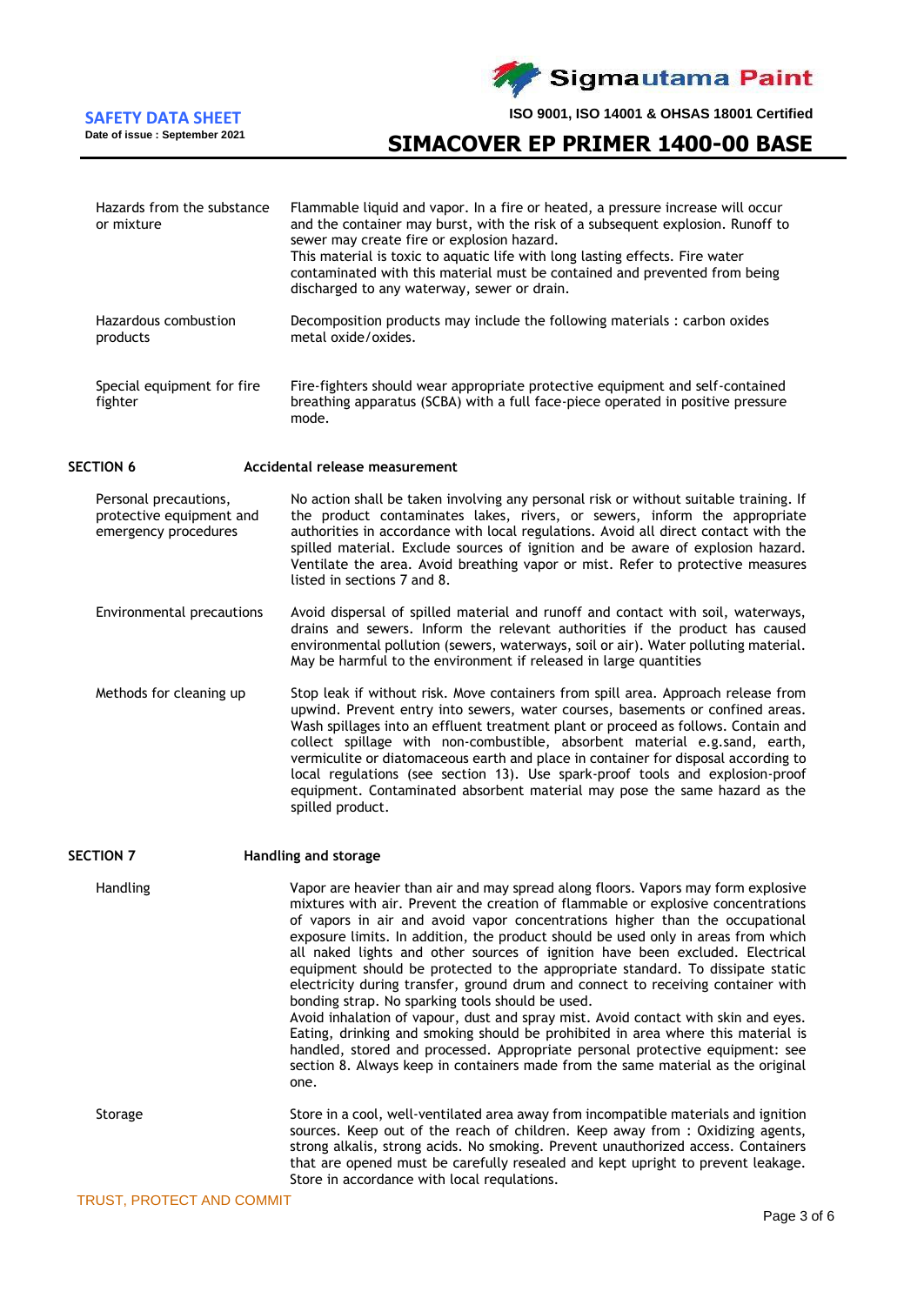

### **SAFETY DATA SHEET**

**Date of issue : September 2021**

**SIMACOVER EP PRIMER 1400-00 BASE** 

#### **SECTION 8 Exposure control/personal protection**

Respiratory Protection

| <b>Ingredient</b>       | <b>Exposure limit</b>           |
|-------------------------|---------------------------------|
| Talc                    | <b>OSHA PEL</b>                 |
|                         | TWA: $2 \text{ mg/m}^3$         |
| Organophillic clay      | <b>OSHA PEL</b>                 |
|                         | TWA: $10 \text{ mg/m}^3$        |
| Xylene                  | <b>OSHA 2013</b>                |
|                         | TWA: ppm $(435 \text{ mg/m}^3)$ |
| <b>Titanium Dioxide</b> | <b>OSHA PEL</b>                 |
|                         | TWA 15 mg/m <sup>3</sup>        |

### Personal Protection



|                                       | Use a NIOSH APPROVED RESPIRATOR<br>Eye Protection<br>Use GOGGLES OR FACE SHIELD<br>Protection<br>Hand<br>(Gloves)<br>RUBBER GLOVES AS NEEDED<br>Other Protective clothing or equipment<br>USE APPRON OR OTHER CLOTHING TO AVOID SKIN CONTACT.<br>Work / hygienic practices<br>Wash skin and exposed clothing thoroughly with soap and water after use<br>Personil protective equipment should be selected based on the task being<br>performed and the risks involved and should be approved by a specialist before |
|---------------------------------------|---------------------------------------------------------------------------------------------------------------------------------------------------------------------------------------------------------------------------------------------------------------------------------------------------------------------------------------------------------------------------------------------------------------------------------------------------------------------------------------------------------------------|
|                                       | handling this product. Use a properly fitted, air-purifying or air fed respirator<br>complying with an approved standard. Gloves must be worn for all work that may<br>result in soiling. Apron/coveralls/protective clothing must be worn when soiling is<br>so great that regular work clothes do not adequately protect skin against contact<br>with the product. Safety eyewear should be used when there is a likelihood of<br>exposure                                                                        |
| Engineering controls                  | Keep gas, vapor, or dust cocentration below any lower explosive limit. Arrange<br>sufficient ventilation by local exhaust ventilation and good general ventilation to<br>keep the airborne concentrations of vapors or dust lowest possible and below their<br>respective threshold limit value. Ensure that eyewash stations and safety showers<br>are proximal to the work-station location                                                                                                                       |
| Hygiene measures                      | Wash hands, forearms, and face thoroughly after handling compounds and before<br>eating, smoking, using lavatory, and at the end of day.                                                                                                                                                                                                                                                                                                                                                                            |
| Environmental<br>exposure<br>controls | Emissions from ventilation or work process equipment should be checked to ensure<br>they comply with the requirements of environmental protection legislation. In some<br>cases, fume scrubbers, filter or engineering modifications to the process equipment<br>will be necessary to reduce emissions to acceptable levels                                                                                                                                                                                         |
| <b>SECTION 9</b>                      | Physical and chemical properties                                                                                                                                                                                                                                                                                                                                                                                                                                                                                    |

| Physical                   | Liguid                       |
|----------------------------|------------------------------|
| Odor                       | Solvent like                 |
| Colour                     | Light grey, Red brown        |
| Flash point                | Closed cup, $25^{\circ}$ C   |
| Vapor density              | Heavier than air             |
| Spesific density           | $1.40 \pm 0.15$ Kg/L         |
| Viscosity                  | 20-25 poise/Str              |
| Solubilities               | Insoluble : cold & hot water |
| TRHIST. PROTECT AND COMMIT |                              |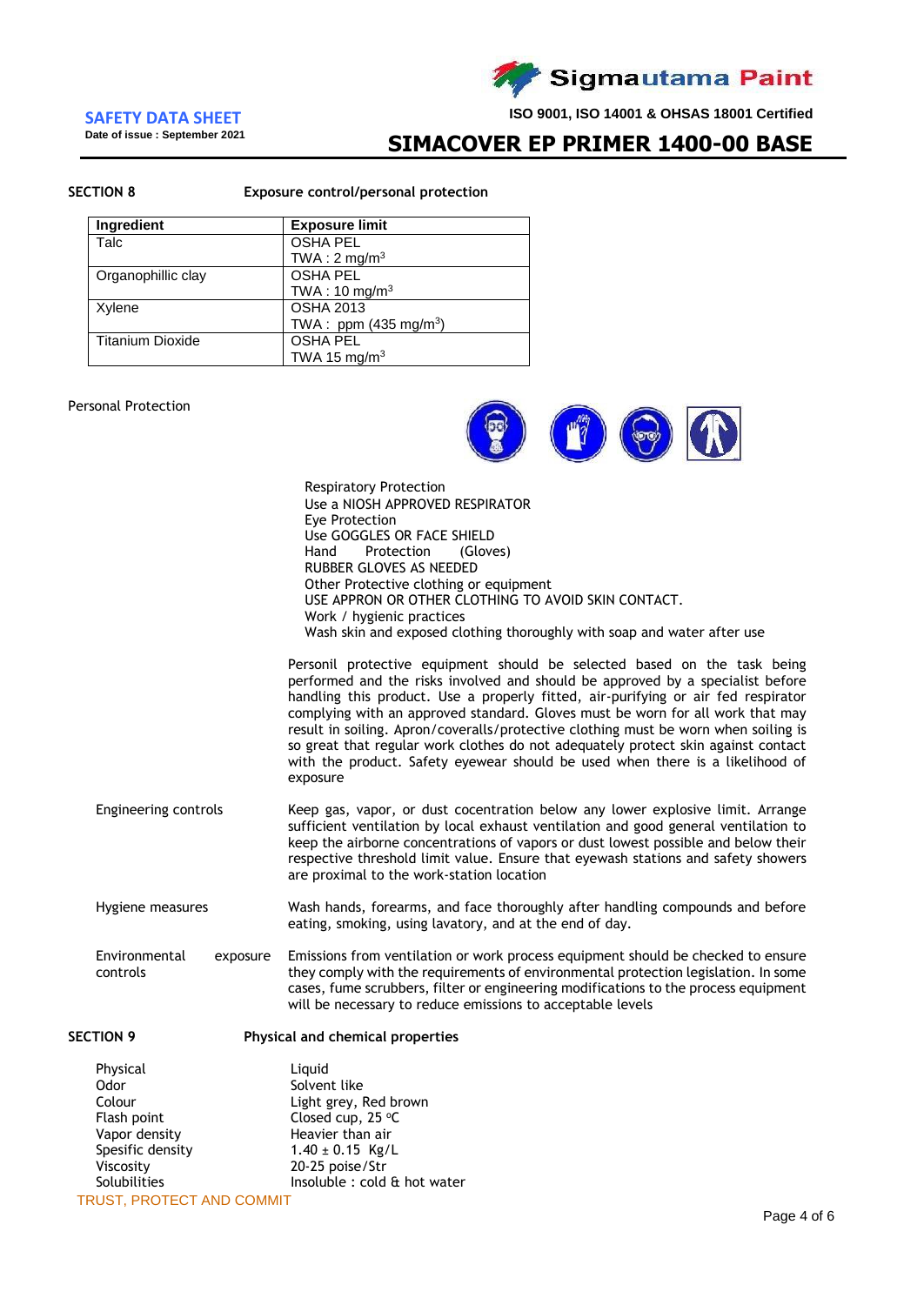

**Date of issue : September 2021**

**ISO 9001, ISO 14001 & OHSAS 18001 Certified**

## **SIMACOVER EP PRIMER 1400-00 BASE**

### **SECTION 10 Stability and reactivity**

| Reactivity and chemical<br>stability | This product is stable                                                                                                                                                     |
|--------------------------------------|----------------------------------------------------------------------------------------------------------------------------------------------------------------------------|
| Hazardous decomposition<br>products  | Under norma conditions of storage and use, hazardous decomposiiton products<br>should not be produced                                                                      |
| Conditions to avoid                  | Avoid all possible sources of ignition (spark or flame). Do not pressurized, cut,<br>weld, braze, solder, drill, grind or expose containers to heat or sources of ignition |

## **SECTION 11 Toxicological information**

| Ingredient                    | Oral LD 50, mg/kg | Skin LD 50, mg/kg   | <b>Inhalation vapor LD</b><br>50, mg/l/4 hours |
|-------------------------------|-------------------|---------------------|------------------------------------------------|
| Bisphenol A -epicholorohydrin | 4000 mg/kg, rat   | 20000 rabbit        | No data                                        |
| Xylene                        | $4300$ mg/kg, rat | >2000 mg/kg, rabbit | 6350 ppm, rat                                  |
| Titanium dioxide              | 10,000, Rat       | 10,000 Rabbit       | No data                                        |

## **SECTION 12 Ecological information**

| Ingredient                        | 96 hr LC50 fish,<br>mg/l           | 48 hr EC50 crustacea,<br>mg/l   | 96 hr EC50 algae,<br>mg/l                        |
|-----------------------------------|------------------------------------|---------------------------------|--------------------------------------------------|
| Organoophilic clay                | >30000 mg/L Acartia Tonsa          | >10000 skeletonema<br>costatum  | Not Available                                    |
| Titanium dioxide                  | 1,000.00, Fundulus<br>heteroclitus | 5.50, Daphnia magna             | 5.83 (72 hr), Pseudokirchneriella<br>subcapitata |
| Xylene                            | 3.30, Oncorhynchus<br>mvkiss       | 8.50, Palaemonetes<br>pugio     | 100.00 (72 hr), Chlorococcales                   |
| Bisphenol A -<br>epicholorohydrin | 9.4, Marinewater fish              | 21 days: 3.16, Daphnia<br>magna | 96 hours: 1.1 Marinewater algae                  |

Environmental precaution : harmful to aquatic organisme, may cause long term adverse effect in the aquatic environement.

#### **SECTION 13 Disposal consideration**

The generation of waste should be avoided or minimized wherever possible. Disposal of this product, solutions and any by products should at all times comply with the requirements of environmental protection and waste disposal legislation and any regional local authority requirements. Residues of the product is listed as hazardous waste. Dispose of according to all state and local applicable regulations.

Waste should not be disposed of untreated to the sewer unless fully compliant with the requirements of all authorities with jurisdiction. Spillage, remains, discarded clothes and similar should be discarded in a fireproof container. The information presented below only applies to the material as supplied. The identification based on characteristic or listing may not apply if the material has been used or otherwise contaminated.

## **SECTION 14 Transport information**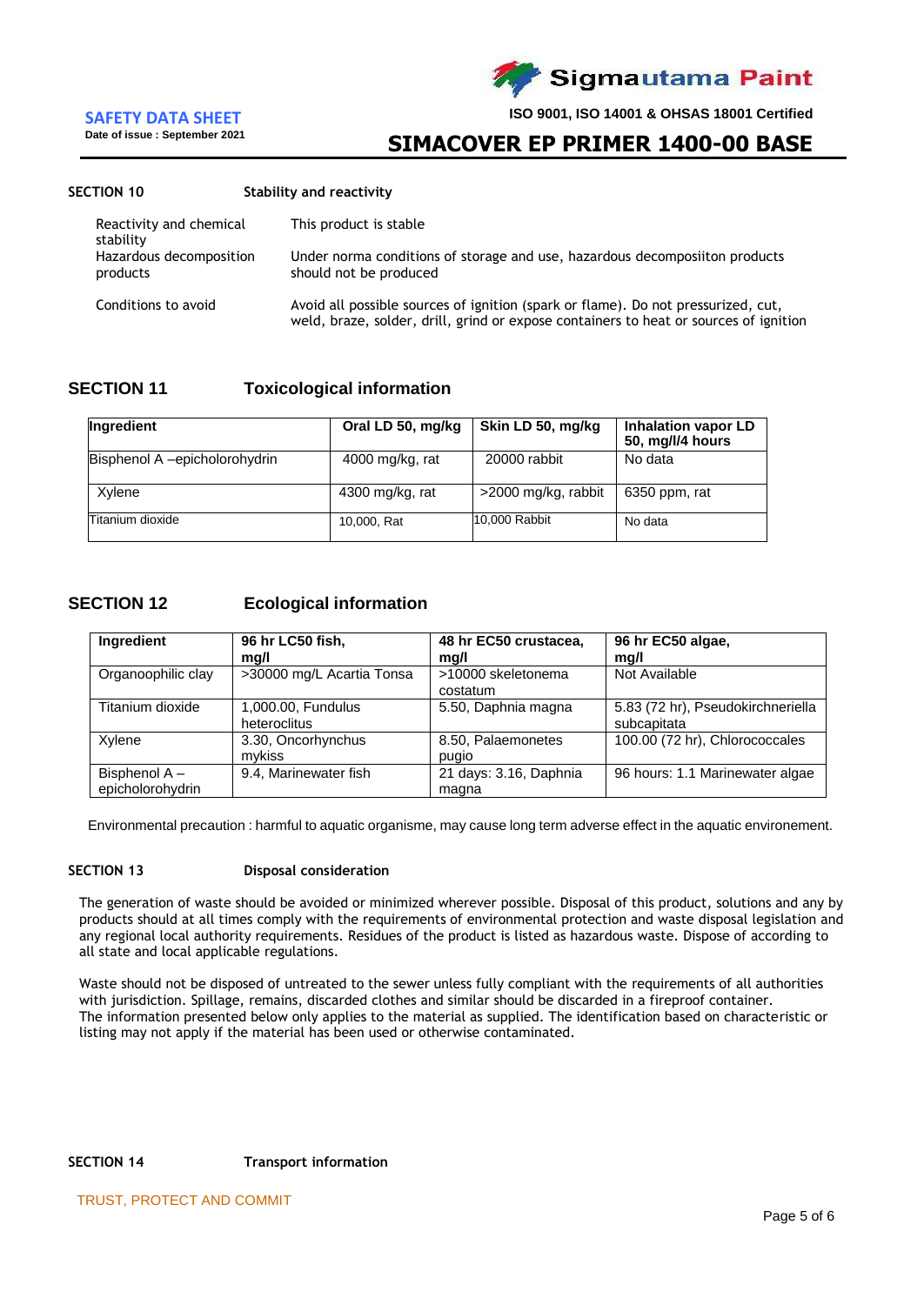

**Date of issue : September 2021**

**ISO 9001, ISO 14001 & OHSAS 18001 Certified**

## **SIMACOVER EP PRIMER 1400-00 BASE**

| Transport within<br>Always transport in closed containers that are upright and secure. Ensure that persons<br>transporting the product know what to do in the event of an accident or spillage<br>user's premises |                |                                                           |        |                               |     |        |                           |
|-------------------------------------------------------------------------------------------------------------------------------------------------------------------------------------------------------------------|----------------|-----------------------------------------------------------|--------|-------------------------------|-----|--------|---------------------------|
|                                                                                                                                                                                                                   | UN no.         | Proper shipping name                                      |        | Transport hazard<br>class(es) | PG* | $Env*$ | Additional<br>information |
| ADR/RID<br>Class                                                                                                                                                                                                  | <b>UN 1263</b> | Paint                                                     | 3      | 120,000,0383                  | Ш   | Yes    |                           |
| <b>IMDG Class</b>                                                                                                                                                                                                 | UN1263         | Paint (solvent naphtha)<br>(petroleum), light<br>aromatic | 3      | A MALABAR                     | Ш   | Yes    |                           |
| <b>IATA Class</b>                                                                                                                                                                                                 | UN1263         | Paint                                                     | 3<br>۰ |                               | Ш   | Yes    |                           |

PG\* : Packing group

Env\* : Environmental hazards

#### **SECTION 15 Regulatory information**

Safety, health and environmental regulation/legislation specific for the substance or mixture

#### **SECTION 16 Other information**

| Abbreviation and | GHS = Globally Harmonized System of Classification and Labelling of |
|------------------|---------------------------------------------------------------------|
| acronyms         | Chemicals                                                           |

Disclaimer **TO THE BEST OUR KNOWLEDGE, THE INFORMATION CONTAINED HERE IN IS ACCURATE. HOWEVER, NEITHER PT. SIGMA UTAMA NOR ANY SUBSIDIARIES ASSUMES ANY LIABILITY WHATSOEVER FOR THE ACCURACY OR COMPLETENESS OF THE INFORMATION CONTAINED HEREIN. FINAL DETERMINATION OF SUITABILITY OF ANY MATERIAL IS THE SOLE RESPONSIBILITY OF THE USER. ALL MATERIAL MAY PRESENT UNKNOW HAZARD AND SHOULD BE USED IN CAUTION. ALTHOUGH CERTAIN HAZARD ARE DESCRIBED HEREIN, WE CAN NOT GUARANTEE THAT THESE ARE THE ONLY HAZARD, WHICH EXIST.**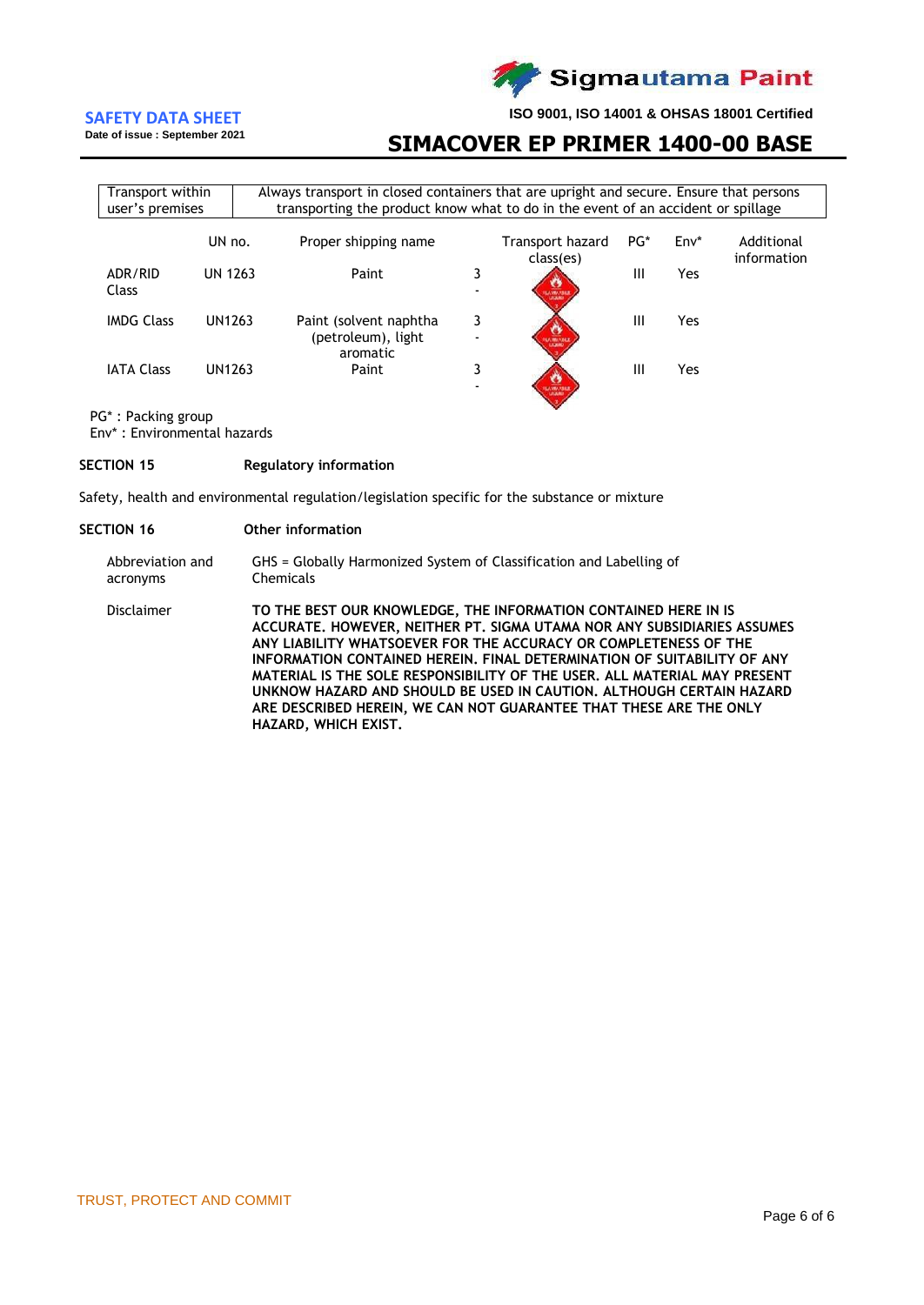Sigmautama Paint Z

**ISO 9001, ISO 14001 & OHSAS 18001 Certified**

**Date of issue : September 2021**

# **SIMACOVER EP PRIMER 2401-00 HARDENER SAFETY DATA SHEET**

| <b>SECTION 1</b>                                         | Identification of the substance                                                                                                                                                                                                                                                                                                                                                                                                                                                                                                                                                                                                                                                                                                                                                       |
|----------------------------------------------------------|---------------------------------------------------------------------------------------------------------------------------------------------------------------------------------------------------------------------------------------------------------------------------------------------------------------------------------------------------------------------------------------------------------------------------------------------------------------------------------------------------------------------------------------------------------------------------------------------------------------------------------------------------------------------------------------------------------------------------------------------------------------------------------------|
| <b>Trade Name</b><br><b>Product Code</b><br>Product Type | <b>SIMACOVER EP PRIMER HARDENER</b><br>1400-00<br>Solvent based                                                                                                                                                                                                                                                                                                                                                                                                                                                                                                                                                                                                                                                                                                                       |
| Manufacturer's data                                      | PT. SIGMA UTAMA<br>Jl. Landbouw No.1 Citeureup - Bogor, INDONESIA<br>+ 62-21-87 3042 (Fax)                                                                                                                                                                                                                                                                                                                                                                                                                                                                                                                                                                                                                                                                                            |
| Emergency Telephone No.<br><b>SECTION 2</b>              | + 62-21-87 6310 (Office Hours)<br><b>Hazard identification</b>                                                                                                                                                                                                                                                                                                                                                                                                                                                                                                                                                                                                                                                                                                                        |
| <b>OSHA/HCS Status</b>                                   | Considered hazardous by the OSHA Hazard Communication Standard (29 CFR<br>1910.1200)                                                                                                                                                                                                                                                                                                                                                                                                                                                                                                                                                                                                                                                                                                  |
| Classification of the<br>substance or mixture            | <b>FLAMMABLE LIQUIDS - Category 3</b><br>SKIN CORROSION/IRRITATION - Category 2<br>SERIOUS EYE DAMAGE/EYE IRRITATION - Category 2<br>SPECIFIC TARGET ORGAN TOXICITY (SINGLE EXPOSURE) (Respiratory tract<br>irritation) - Category 3<br><b>AQUATIC TOXICITY (CHRONIC) - Category 2</b>                                                                                                                                                                                                                                                                                                                                                                                                                                                                                                |
| <b>Label elements</b><br>Hazard pictograms               |                                                                                                                                                                                                                                                                                                                                                                                                                                                                                                                                                                                                                                                                                                                                                                                       |
| Signal Word                                              | Warning                                                                                                                                                                                                                                                                                                                                                                                                                                                                                                                                                                                                                                                                                                                                                                               |
| <b>Hazard Statements</b>                                 | H226- Flammable liquid and vapor<br>H318- Causes serious eye damage<br>H315- Causes skin irritation<br>H317- May cause an alergic skin raction<br>H410- Very toxic to aquatic life with long lasting effects                                                                                                                                                                                                                                                                                                                                                                                                                                                                                                                                                                          |
| <b>Precauitionary</b><br>statements                      |                                                                                                                                                                                                                                                                                                                                                                                                                                                                                                                                                                                                                                                                                                                                                                                       |
| Prevention                                               | Obtain special instructions before use. Do not handle until all safety precautions have<br>been read and understood. Wear protective gloves. Wear eye or face protection. Wear<br>protective clothing. Keep away from heat, hot surfaces, sparks, open flames and other<br>ignition sources. No smoking. Use explosion-proof electrical, ventilating, lighting and all<br>material-handling equipment. Use only non-sparking tools. Take precautionary measures<br>against static discharge. Keep container tightly closed. Use only outdoors or in a well-<br>ventilated area. Avoid release to the environment. Do not breathe vapor. Wash hands<br>thoroughly after handling.                                                                                                      |
| Response                                                 | Collect spillage. Get medical attention if you feel unwell. IF exposed or concerned: Get<br>medical attention.<br>IF INHALED: Remove person to fresh air and keep comfortable for breathing. Get a<br>medical if you feel unwell.<br>IF SWALLOWED: Immediately call a medical center. Do not induce vomiting.<br>IF ON SKIN (or hair): Take off immediately all contaminated clothing. Rinse skin with<br>water or shower.<br>IF ON SKIN: Wash with plenty of soap and water. Take off contaminated clothing and<br>wash it before reuse. If skin irritation occurs: Get medical attention.<br>IF IN EYES: Rinse cautiously with water for several minutes. Remove contact lenses, if<br>present and easy to do. Continue rinsing. If eye irritation persists: Get medical attention. |
| Storage                                                  | Store locked up Store in a cool, well-ventilated area Store in a cool, well-ventilated area                                                                                                                                                                                                                                                                                                                                                                                                                                                                                                                                                                                                                                                                                           |
| Disposal                                                 | Dispose of contents and container in accordance with all local, regional, national and<br>internasional regulation                                                                                                                                                                                                                                                                                                                                                                                                                                                                                                                                                                                                                                                                    |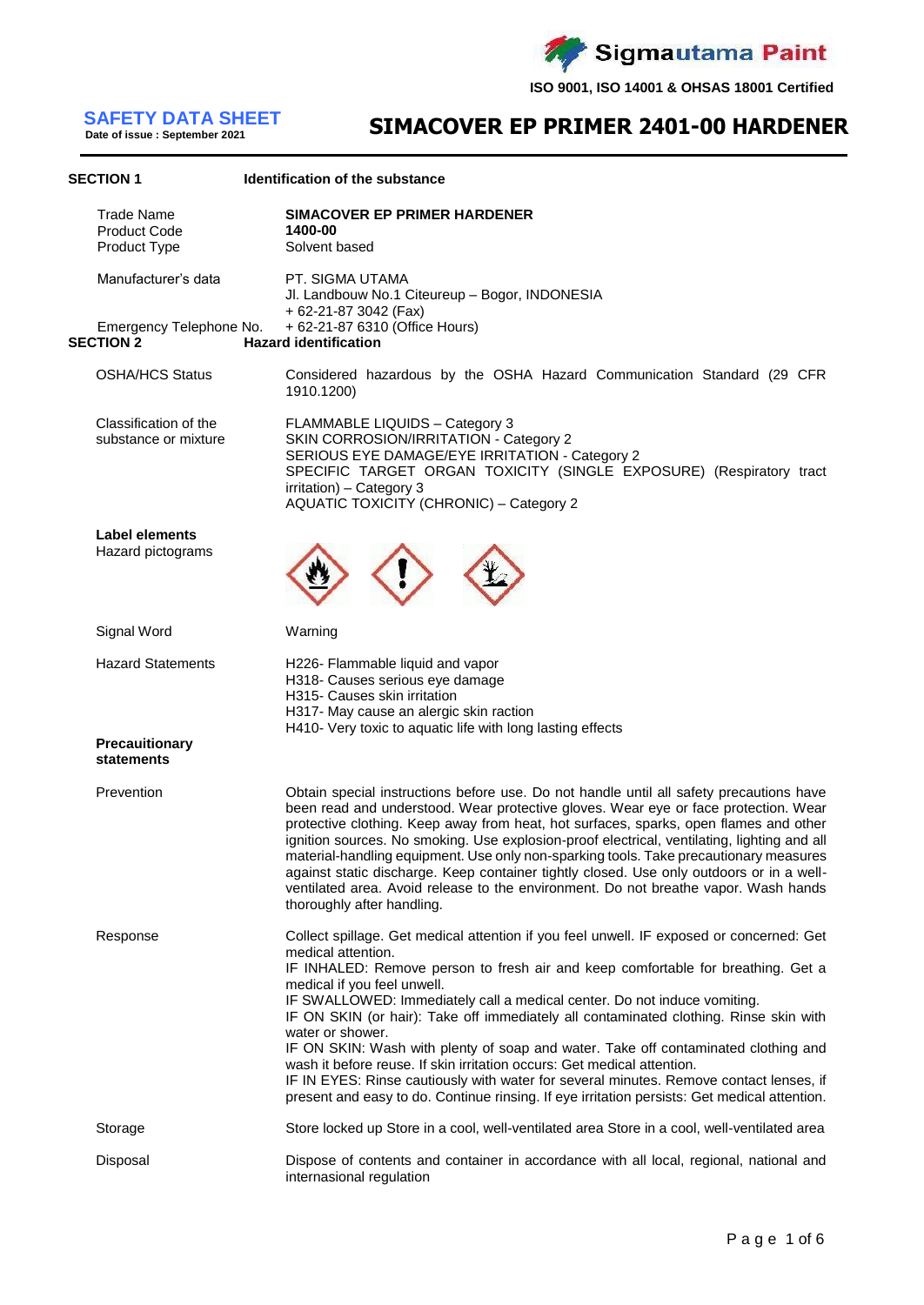

**Date of issue : September 2021**

**SIMACOVER EP PRIMER 2401-00 HARDENER SAFETY DATA SHEET**

| Supplemental label<br>elements         | Eliminate sources of ignition. Avoid spark promoters. Ground/bond container and<br>receiving equipment. These alone may be insufficient to remove static electricity. Avoid<br>contact with skin and clothing. Wash thoroughly after handling.                                                                                                                                                                      |
|----------------------------------------|---------------------------------------------------------------------------------------------------------------------------------------------------------------------------------------------------------------------------------------------------------------------------------------------------------------------------------------------------------------------------------------------------------------------|
| Hazards not otherwise<br>classified    | Static accumulating flammable liquid can become electrostatically charged even in<br>bonded and grounded equipment. Sparks may ignite liquid and vapor may cause flash<br>fire or explosion. Prolonged or repeated contact may dry skin and cause irritation.<br>Repeated or prolonged overexposure to certain chemicals in this product may<br>exacerbate the hearing loss effects associated with noise exposure. |
| Hazardous ingredients<br>Other Hazards | Xylene, isobutanol<br>None Known                                                                                                                                                                                                                                                                                                                                                                                    |

#### **SECTION 3 Composition**

| Ingredient      | CAS No     | Conc. range (%) | <b>GHS Classification</b>                                                                                                            |
|-----------------|------------|-----------------|--------------------------------------------------------------------------------------------------------------------------------------|
| Xylene          | 1330-20-7  | $12 - 20$       | Flam. Liq. 3;H226<br>Acute Tox. 4; H332<br>Acute Tox. 4; H312<br>Skin Irrit. 2;H315<br>Eye Irrit. 2; H319<br>STOT SE 3:H335          |
| Polyamide Resin | 68410-23-1 | $25 - 40$       | Asp. Tox. 1; H304<br>H334<br>Skin Irrit H317<br>Flam. Liq. 3;H226<br>Acute Tox. 4; H312<br>Skin Corr. 1B, H314<br>Acute Tox. 4, H302 |
| Isobutanol      | 78-83-1    | $5 - 10$        | Flam. Liq. 3;H226<br>Skin Irrit. 2;H315<br>EyeDam.1, H318, STOTSE3, H335                                                             |

Concentrations shown as range to protect confidentiality or due to batch variation.

**There are no additonal ingredients presents which, within the currenet knowledge of the supplier and in the concentrations applicable, are classified as hazardous to health and environment and hence require reporting in this section**

### **SECTION 4 First Aid Measure**

In all cases of doubt, or when symptoms persist, seek medical attention. Never give anything by mouth to an unconscious person. If breathing is irregular, drowsiness, loss of consciousness or cramps : call 112 and give immediate treatment (first aid)

| Eye contact         | Check for and remove any contact lenses. Immediately flush eyes with plenty of water for<br>at least 15 minutes, occasionally lifting the upper and lower eyelids. Continue to rinse for<br>at least 10 minutes. Seek immediate medical attention.                                                                                                                                                                                                                                                                                                      |
|---------------------|---------------------------------------------------------------------------------------------------------------------------------------------------------------------------------------------------------------------------------------------------------------------------------------------------------------------------------------------------------------------------------------------------------------------------------------------------------------------------------------------------------------------------------------------------------|
| <b>Inhalation</b>   | Remove victim to fresh air, and keep person at rest in a position comfortable for breathing.<br>If not breathing, if breathing is irregular or if respiratory arrest occurs, provide artificial<br>respiration or oxygen by trained personnel. Give nothing by mouth. If unconscious, place<br>in recovery position and get medical attention immediately                                                                                                                                                                                               |
| <b>Skin contact</b> | Remove contaminated clothing and shoes. Wash skin thoroughly with soap and water or<br>use recognized skin cleanser. Do NOT use solvents or thinners                                                                                                                                                                                                                                                                                                                                                                                                    |
| Ingestion           | Get medical attention immediately. Call a poison center or physician. Wash out mouth<br>with water. Remove dentures if any. Remove victim to fresh air and keep at rest in a<br>position comfortable for breathing. Aspiration hazard if swallowed. Can enter lungs and<br>cause damage. Do not induce vomiting. If vomiting occurs, the head should be kept low<br>so that vomit does not enter the lungs. Never give anything by mouth to an unconscious<br>person. If unconscious, place in recovery position and get medical attention immediately. |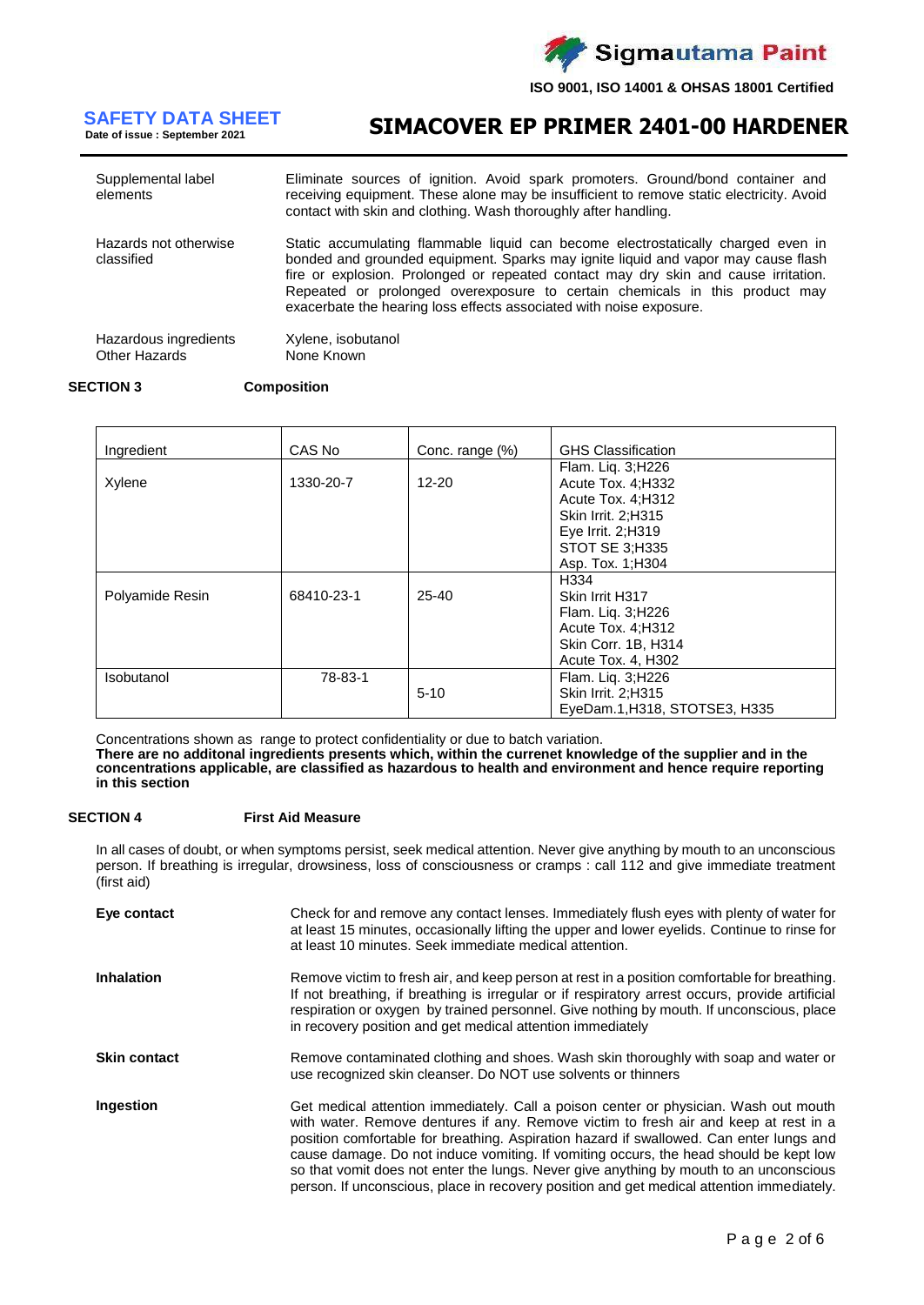

### **SIMACOVER EP PRIMER 2401-00 HARDENER SAFETY DATA SHEET Date of issue : September 2021**

Maintain an open airway. Loosen tight clothing such as a collar,tie, belt or waistband.

#### **Protection of first-aider** No action shall be taken involving any personal risk or without suitable training. If it is suspected that fumes are still present, the rescuer should wear an appropriate mask or self-contained breathing apparatus. It may be dangerous to the person providing aid to give mouth-to-mouth resuscitation.

### **SECTION 5 Fire Fighting Measure**

**Extinguishing media** Recommended : Use caution when applying carbon dioxide in confined spaces. SMALL FIRE: Steam, CO2, dry chemical or inert gas (e.g., nitrogen). LARGE FIRE:Use foam, water fog or water spray. Water fog and spray are effective in cooling containers and adjacent structures. However, water can cause frothing and/or may not extinguish the fire. Water can be used to cool the external walls of vessels to prevent excessive pressure, ignition or explosion. Not to be used : water jet **Hazards from the substance or mixture** Flammable liquid and vapor. Runoff to sewer may create fire or explosion hazard. In a fire or if heated, a pressure increase will occur and the container may burst, with the risk of a subsequent explosion. The vapor/gas is heavier than air and will spread along the ground. Vapors may accumulate in low or confined areas or travel a considerable distance to a source of ignition and flash back. This material is toxic to aquatic life with long lasting effects. Fire water contaminated with this material must be contained and

**Hazardous combustion products** Decomposition products may include the following materials : carbon dioxide, carbon monoxide

prevented from being discharged to any waterway, sewer or drain.

**Special equipment for fire fighter** Fire-fighters should wear appropriate protective equipment and self-contained breathing apparatus (SCBA) with a full face-piece operated in positive pressure mode.

#### **SECTION 6 Accidental release measurement**

- **Personal precautions, protective equipment and emergency procedures** No action shall be taken involving any personal risk or without suitable training. If the product contaminates lakes, rivers, or sewers, inform the appropriate authorities in accordance with local regulations. Avoid all direct contact with the spilled material. Exclude sources of ignition and be aware of explosion hazard. Ventilate the area. Avoid breathing vapor or mist. Refer to protective measures listed in sections 7 and 8.
- **Environmental precautions** Avoid dispersal of spilled material and runoff and contact with soil, waterways, drains and sewers. Inform the relevant authorities if the product has caused environmental pollution (sewers, waterways, soil or air). Water polluting material. May be harmful to the environment if released in large quantities
- **Methods for cleaning up** Stop leak if without risk. Move containers from spill area. Approach release from upwind. Prevent entry into sewers, water courses, basements or confined areas. Wash spillages into an effluent treatment plant or proceed as follows. Contain and collect spillage with non-combustible, absorbent material e.g.sand, earth, vermiculite or diatomaceous earth and place in container for disposal according to local regulations (see section 13). Use spark-proof tools and explosion-proof equipment. Contaminated absorbent material may pose the same hazard as the spilled product.

### **SECTION 7 Handling and storage**

**Handling** Vapor are heavier than air and may spread along floors. Vapors may form explosive mixtures with air. Prevent the creation of flammable or explosive concentrations of vapors in air and avoid vapor concentrations higher than the occupational exposure limits. In addition, the product should be used only in areas from which all naked lights and other sources of ignition have been excluded. Electrical equipment should be protected to the appropriate standard. To dissipate static electricity during transfer, ground drum and connect to receiving container with bonding strap. No sparking tools should be used. Avoid inhalation of vapour, dust and spray mist. Avoid contact with skin and eyes. Eating, drinking and smoking should be prohibited in area where this material is handled, stored and processed. Appropriate personal protective equipment: see section 8. Always keep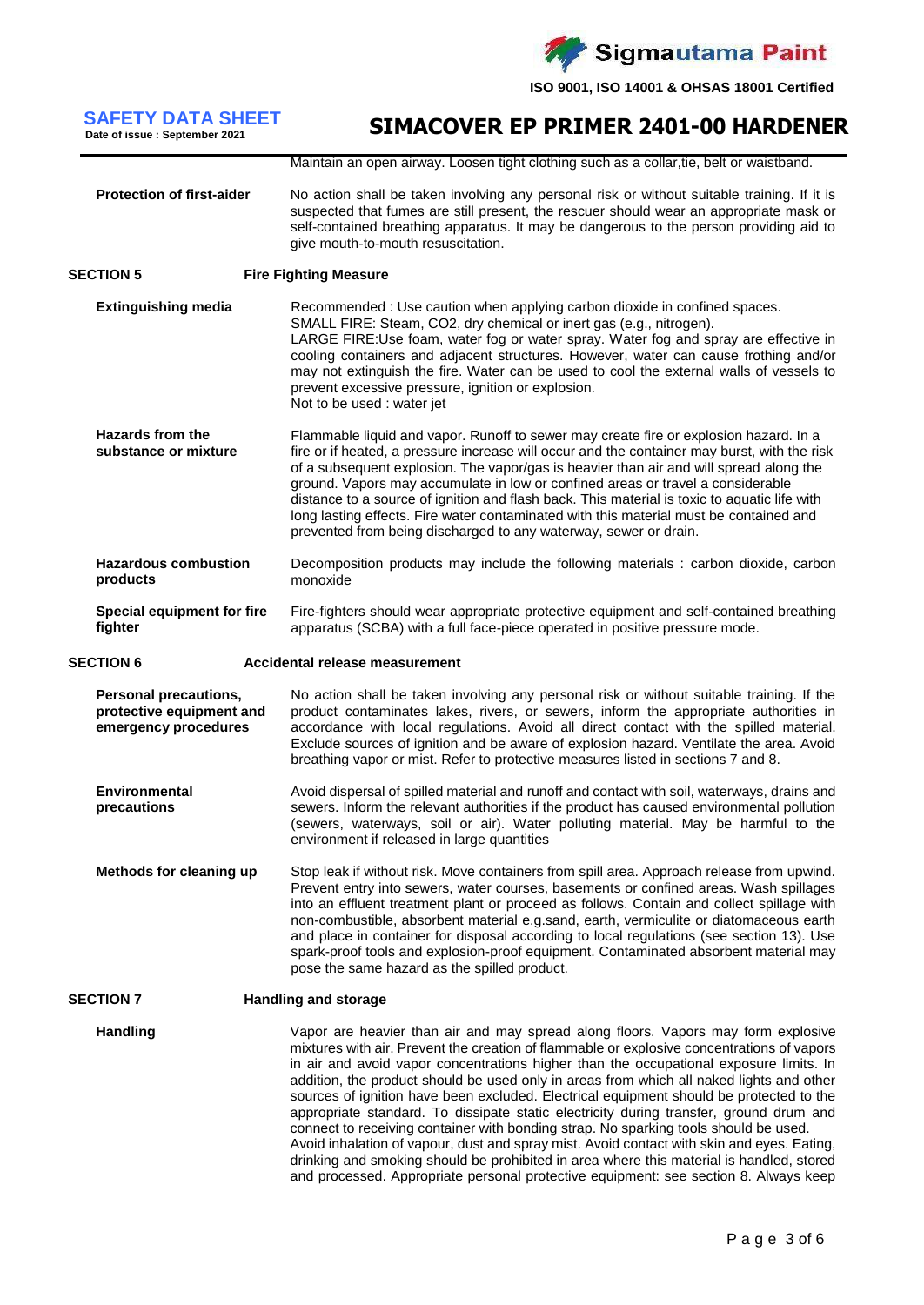

# **Date of issue : September 2021**

# **SIMACOVER EP PRIMER 2401-00 HARDENER SAFETY DATA SHEET**

in containers made from the same material as the original one.

**Storage** Store in a cool, well-ventilated area away from incompatible materials and ignition sources. Keep out of the reach of children. Keep away from : Oxidizing agents, strong alkalis, strong acids. No smoking. Prevent unauthorized access. Containers that are opened must be carefully resealed and kept upright to prevent leakage. Store in accordance with local requlations.

#### **SECTION 8 Exposure control/personal protection**

| Ingredient | <b>Exposure limit</b>              |
|------------|------------------------------------|
| Xvlene     | <b>OSHA 2013</b>                   |
|            | TWA: 100 ppm 435 mg/m <sup>3</sup> |
| <b>IBA</b> | <b>OSHA PEL</b>                    |
|            | TWA 100 ppm 300 mg/m <sup>3</sup>  |

#### **Personal Protection**

| Personal Protection                                                                               |                                                                                                                                                                                                                                                                                                                                                                                                                                                                                                                                                                                                          |
|---------------------------------------------------------------------------------------------------|----------------------------------------------------------------------------------------------------------------------------------------------------------------------------------------------------------------------------------------------------------------------------------------------------------------------------------------------------------------------------------------------------------------------------------------------------------------------------------------------------------------------------------------------------------------------------------------------------------|
|                                                                                                   | Use a NIOSH APPROVED RESPIRATOR<br>Use GOGGLES OR FACE SHIELD<br>RUBBER GLOVES AS NEEDED<br>USE APPRON OR OTHER CLOTHING TO AVOID SKIN CONTACT                                                                                                                                                                                                                                                                                                                                                                                                                                                           |
|                                                                                                   | Personil protective equipment should be selected based on the task being performed and<br>the risks involved and should be approved by a specialist before handling this product.<br>Use a properly fitted, air-purifying or air fed respirator complying with an approved<br>standard. Gloves must be worn for all work that may result in soiling.<br>Apron/coveralls/protective clothing must be worn when soiling is so great that regular work<br>clothes do not adequately protect skin against contact with the product. Safety eyewear<br>should be used when there is a likelihood of exposure. |
| <b>Engineering controls</b>                                                                       | Keep gas, vapor, or dust cocentration below any lower explosive limit. Arrange sufficient<br>ventilation by local exhaust ventilation and good general ventilation to keep the airborne<br>concentrations of vapors or dust lowest possible and below their respective threshold limit<br>value. Ensure that eyewash stations and safety showers are proximal to the work-station<br>location                                                                                                                                                                                                            |
| <b>Hygiene measures</b>                                                                           | Wash hands, forearms, and face thoroughly after handling compounds and before eating,<br>smoking, using lavatory, and at the end of day.                                                                                                                                                                                                                                                                                                                                                                                                                                                                 |
| <b>Environmental exposure</b><br>controls                                                         | Emissions from ventilation or work process equipment should be checked to ensure they<br>comply with the requirements of environmental protection legislation. In some cases, fume<br>scrubbers, filter or engineering modifications to the process equipment will be necessary<br>to reduce emissions to acceptable levels                                                                                                                                                                                                                                                                              |
| <b>SECTION 9</b>                                                                                  | <b>Physical and chemical properties</b>                                                                                                                                                                                                                                                                                                                                                                                                                                                                                                                                                                  |
| Physical<br>Odor<br>Flash point<br>Vapor density<br>Spesific density<br>Viscosity<br>Solubilities | Light Yellowish Liquid<br>Solvent-like<br>Closed cup ; $69,5^{\circ}$ C<br>Heavier than air<br>$0.90 \pm 0.05$ kg /litre<br>15-25 Second/DIN4<br>Insoluble in water                                                                                                                                                                                                                                                                                                                                                                                                                                      |
| <b>SECTION 10</b>                                                                                 | <b>Stability and reactivity</b>                                                                                                                                                                                                                                                                                                                                                                                                                                                                                                                                                                          |
| Reactivity and chemical<br>stability                                                              | <b>Conditions to avoid</b> : Avoid temperatures above $60^{\circ}$ C (140 F), direct sunlight and<br>contact with sources of heat.                                                                                                                                                                                                                                                                                                                                                                                                                                                                       |

contact with sources of heat. **Hazardous reactions** : Keep away from oxidising agents, strongly alkaline and strongly acid materials in order to avoid exothermic reactions.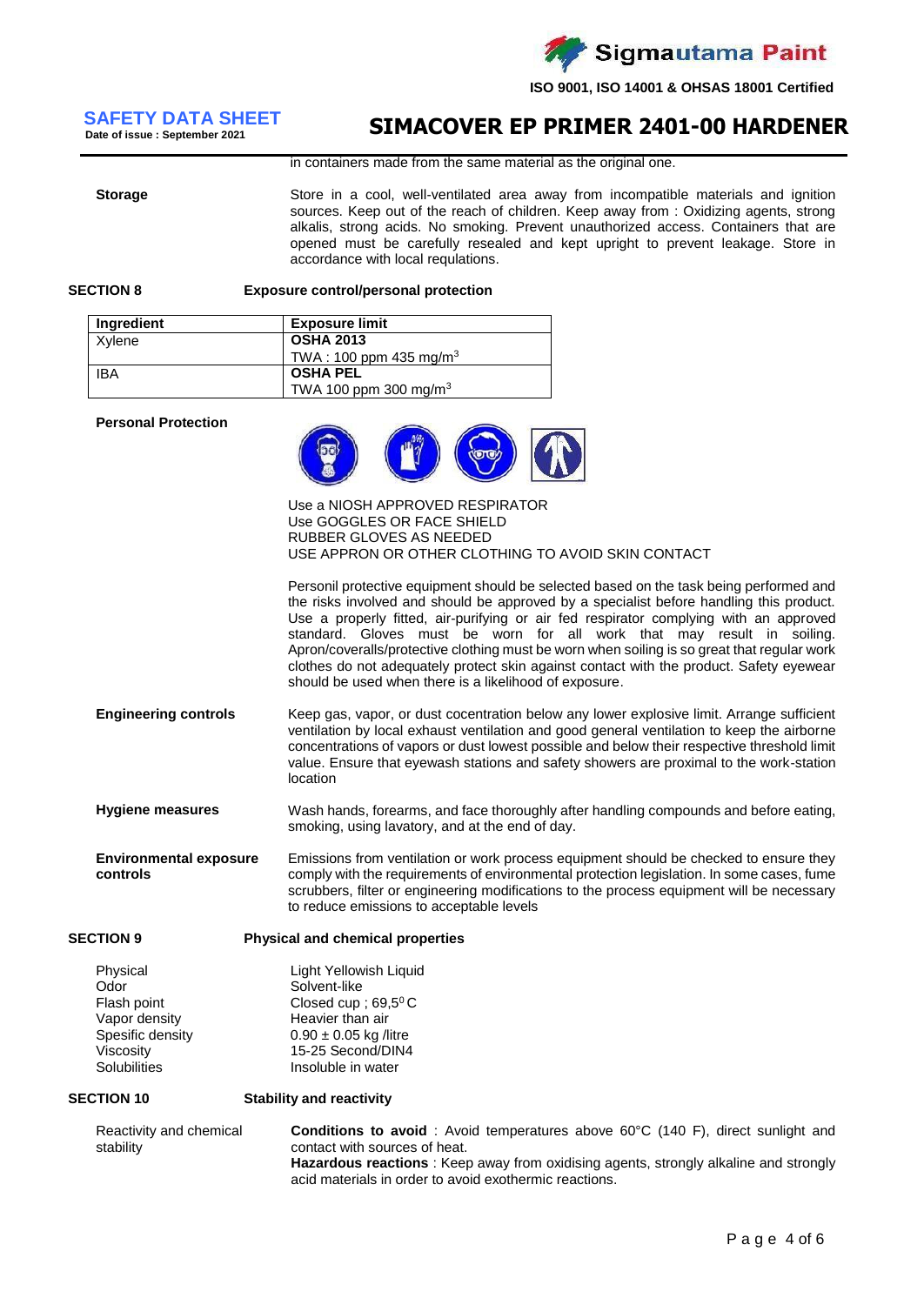

**Date of issue : September 2021**

# **SIMACOVER EP PRIMER 2401-00 HARDENER SAFETY DATA SHEET**

Hazardous decomposition products Under norma conditions of storage and use, hazardous decomposiiton products should not be produced

Conditions to avoid **Avoid all possible sources of ignition (spark or flame)**. Do not pressurized, cut, weld, braze, solder, drill, grind or expose containers to heat or sources of ignition

**SECTION 11 Toxicological information**

| Ingredient        | Oral LD 50, mg/kg | Skin LD 50, mg/kg   | Inhalation vapor LD 50,<br>mg/l/4 hours |  |
|-------------------|-------------------|---------------------|-----------------------------------------|--|
| Polyamide Resin   | 2500 mg/kg, rat   | 550 mg/kg, rabbit   | No data                                 |  |
| Xylene            | 4300 mg/kg, rat   | >2000 mg/kg, rabbit | 6350 ppm, rat                           |  |
| <b>Isobutanol</b> | 2460 mg/kg rat    | No data             | No data                                 |  |

#### **SECTION 12 Ecological information**

| Ingredient      | <b>Species</b>                      | Result                  |
|-----------------|-------------------------------------|-------------------------|
| Polyamide Resin | Daphnia magna; 48 hours             | LC $50 = 33900 \mu q/l$ |
| Xvlene          | Fish - Oncorhyncus mykiss; 96 hours | LC $50 = 8.2$ mg/l      |

Environmental precaution : harmful to aquatic organism, may cause long term adeverse effect in the aquatic environment.

#### **SECTION 13 Disposal consideration**

The generation of waste should be avoided or minimized wherever possible. Disposal of this product, solutions and any by products should at all times comply with the requirements of environmental protection and waste disposal legislation and any regional local authority requirements. Residues of the product is listed as hazardous waste. Dispose of according to all state and local applicable regulations.

Waste should not be disposed of untreated to the sewer unless fully compliant with the requirements of all authorities with jurisdiction. Spillage, remains, discarded clothes and similar should be discarded in a fireproof container. The information presented below only applies to the material as supplied. The identification based on characteristic or listing

may not apply if the material has been used or otherwise contaminated.

| <b>SECTION 14</b> | <b>Transport information</b> |
|-------------------|------------------------------|
|                   |                              |

| Transport within user's<br>premises |         | Always transport in closed containers that are upright and secure. Ensure that persons<br>transporting the product know what to do in the event of an accident or spillage |       |                                      |                 |        |                           |
|-------------------------------------|---------|----------------------------------------------------------------------------------------------------------------------------------------------------------------------------|-------|--------------------------------------|-----------------|--------|---------------------------|
|                                     | UN no.  | Proper shipping name                                                                                                                                                       | class | <b>Transport hazard</b><br>class(es) | PG <sup>*</sup> | $Env*$ | Additional<br>information |
| ADR/RID<br>Class                    | UN 1263 | Paint                                                                                                                                                                      | 3     | U<br>lammable inc.                   | $\mathbf{III}$  | Yes    |                           |
| <b>IMDG</b><br>Class                | UN1263  | Paint                                                                                                                                                                      | 3     | U<br>wrenoste inu                    | $\mathbf{III}$  | Yes    |                           |
| <b>IATA Class</b>                   | UN1263  | Paint                                                                                                                                                                      | 3     | w<br>purements ago                   | $\mathbf{III}$  | Yes    |                           |

PG\* : Packing group

Env\* : Environmental hazards

#### **SECTION 15 Regulatory information**

Safety, health and environmental regulation/legislation specific for the substance or mixture

#### **SECTION 16 Other information**

Abbreviation and GHS = Globally Harmonized System of Classification and Labelling of